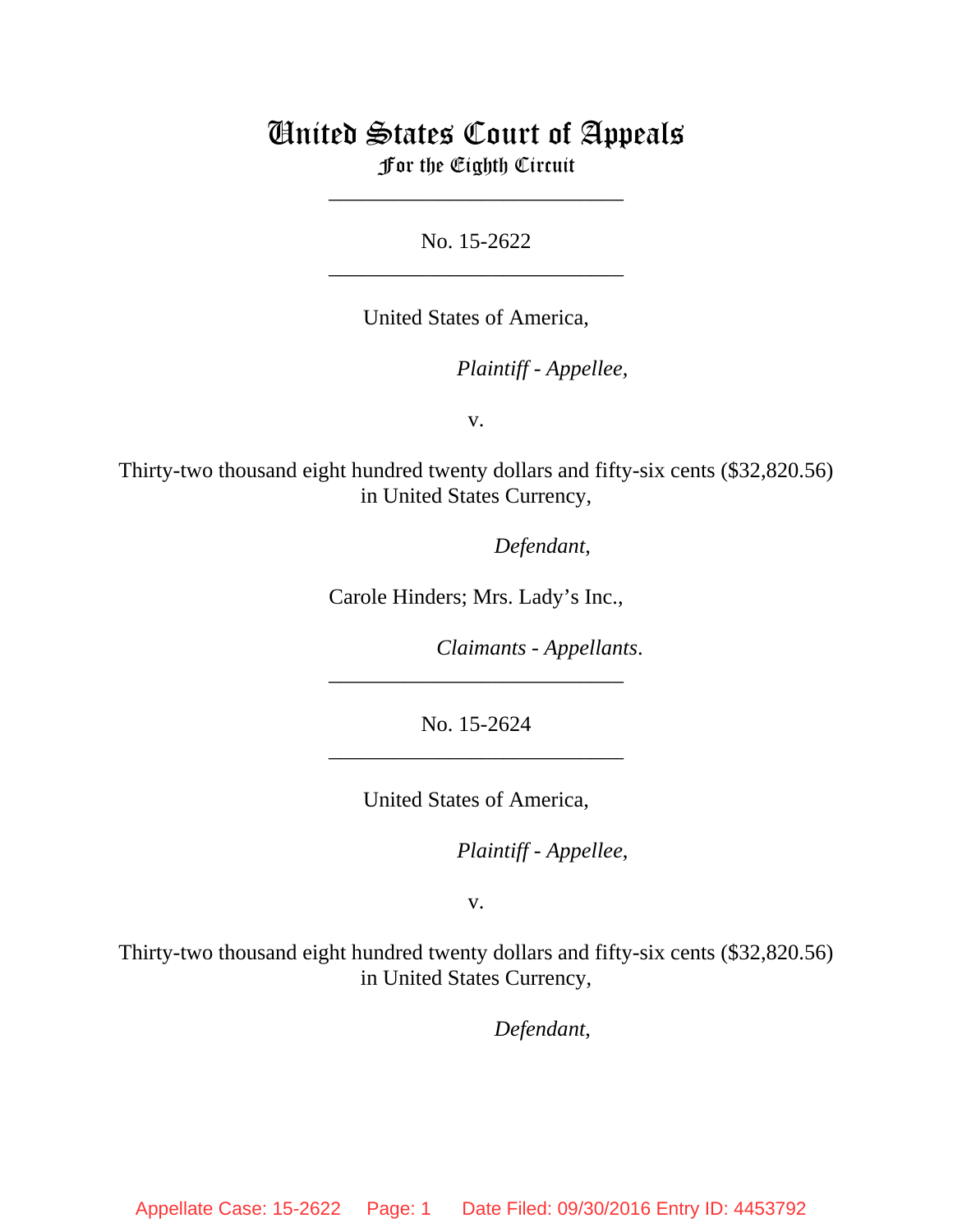Carole Hinders; Mrs. Lady's Inc.,

*Claimants - Appellants.* 

Appeals from United States District Court for the Northern District of Iowa - Sioux City

\_\_\_\_\_\_\_\_\_\_\_\_

\_\_\_\_\_\_\_\_\_\_\_\_

 Submitted: February 9, 2016 Filed: September 30, 2016

\_\_\_\_\_\_\_\_\_\_\_\_

Before SMITH and COLLOTON, Circuit Judges, and ERICKSON,<sup>1</sup> District Judge. \_\_\_\_\_\_\_\_\_\_\_\_

COLLOTON, Circuit Judge.

In May 2013, the Internal Revenue Service ("IRS") seized \$32,820.56 from Carole Hinders's business bank account based on allegations that Hinders had unlawfully "structured" deposits to avoid federal currency reporting requirements. The government then filed a civil forfeiture complaint against the seized currency. Hinders responded by filing claims to the seized property.

Over a year later, the government moved to dismiss the case, and the district court<sup>2</sup> dismissed the action without prejudice. Hinders moved for attorney fees, costs,

<sup>&</sup>lt;sup>1</sup>The Honorable Ralph R. Erickson, Chief Judge, United States District Court for the District of North Dakota, sitting by designation.

<sup>&</sup>lt;sup>2</sup>The Honorable Leonard T. Strand, then United States Magistrate Judge for the Northern District of Iowa, now United States District Judge for the Northern District of Iowa, to whom the case was referred for final disposition by consent of the parties pursuant to 28 U.S.C. § 636(c).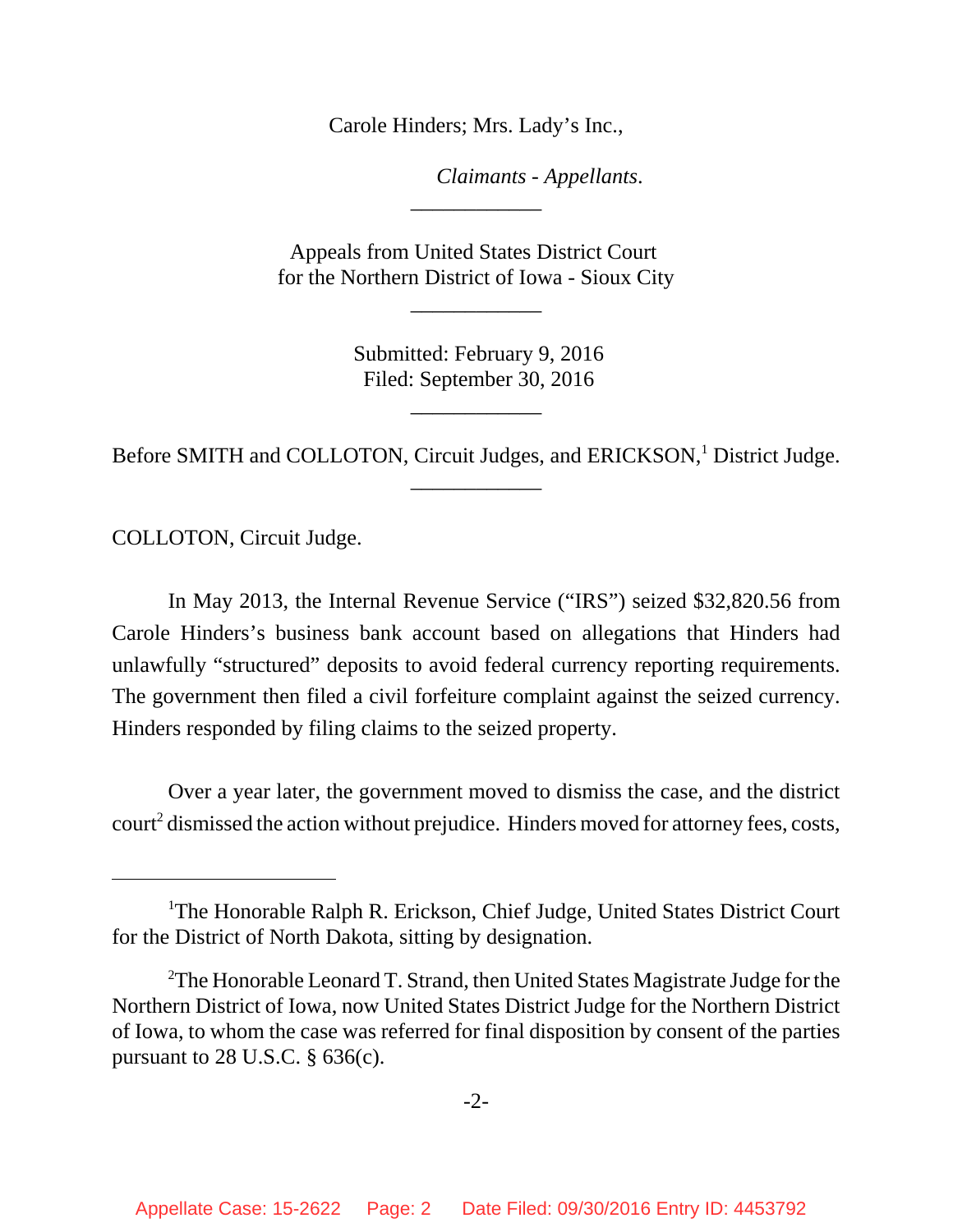and interest under the Civil Asset Forfeiture Reform Act ("CAFRA"), 28 U.S.C. § 2465(b)(1), and asked the court to dismiss the case with prejudice on a motion to reconsider. The district court denied Hinders's motion for fees under CAFRA and declined to reconsider its prior dismissal without prejudice. Hinders appeals, and we affirm.

## I.

Carole Hinders owned and operated Mrs. Lady's, a Mexican restaurant in Arnolds Park, Iowa. The restaurant accepted only cash and checks for payment, and Hinders regularly deposited the restaurant's earnings in the bank. Hinders almost always deposited less than \$10,000 at a time but occasionally deposited more than that amount. According to Hinders, she did this on the advice of her mother, who previously managed the bookkeeping for Mrs. Lady's and told Hinders that she could "avoid paperwork at the bank" if she kept deposits under \$10,000. This activity caught the attention of the IRS, which investigates persons believed to be "structuring" transactions to evade a bank's legal obligation to report cash transactions exceeding \$10,000. *See* 31 U.S.C. §§ 5313(a), 5324(a)(3); 31 C.F.R. § 1010.311.

In May 2013, the IRS seized \$32,820.56 from the restaurant's business checking account. Before the seizure, Agent Christopher Adkins, an IRS task force officer, reviewed the restaurant's bank statements from mid-April 2012 through mid-February 2013. While more than \$315,000 had been deposited during this period, no individual deposit had exceeded \$10,000. A majority of deposits were for amounts between \$5,000 and \$9,500, and deposits on consecutive business days accumulated to more than \$10,000 on multiple occasions.

On the day of the seizure, Agent Adkins interviewed Hinders. According to Adkins, Hinders confirmed that she was aware of the reporting requirement and claimed that she did not break up cash for deposit. Adkins contends that Hinders then

-3-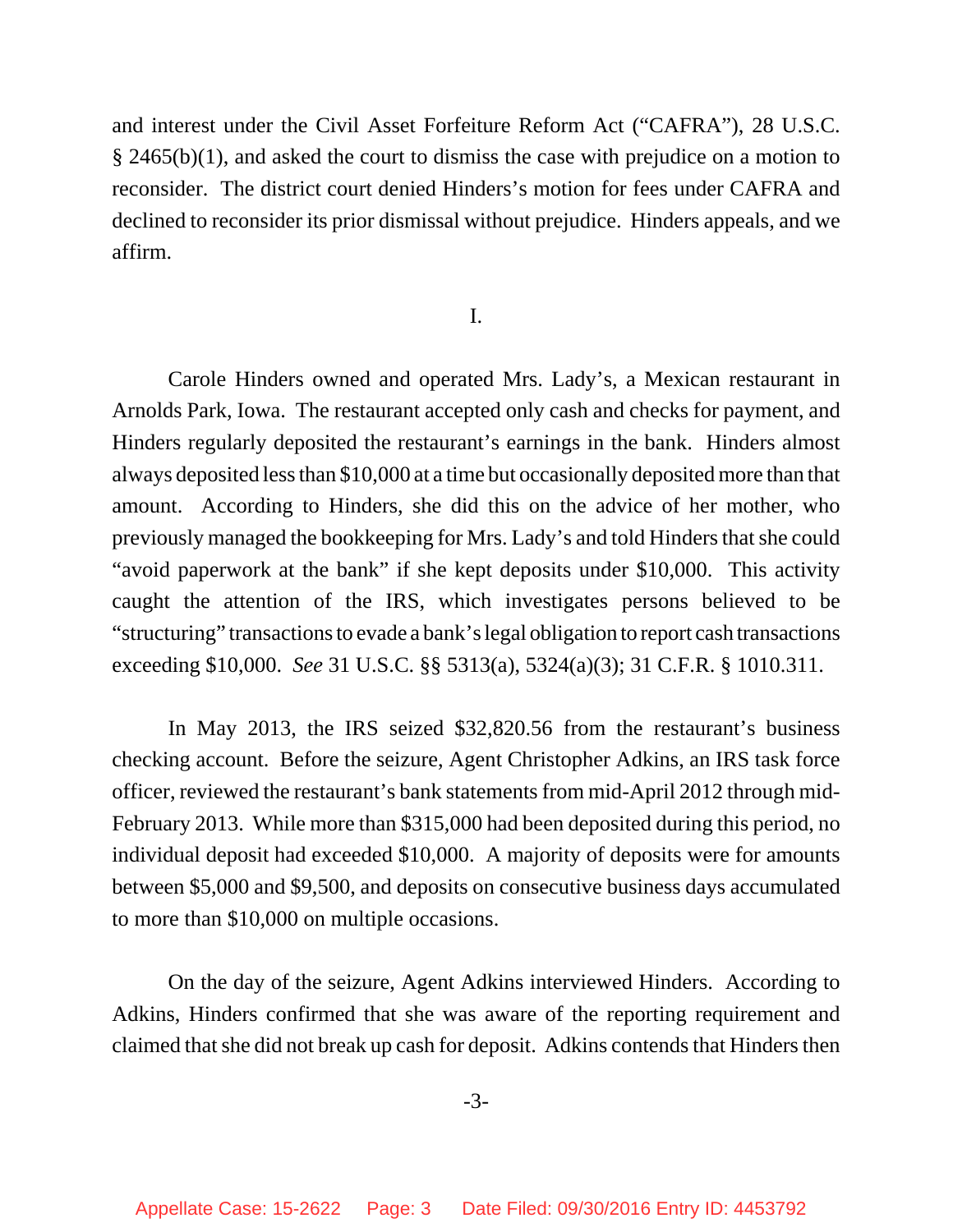changed her story after being shown a record of her deposits and admitted that she broke up deposits so that the bank would not have to fill out paperwork. When asked why she did this, Hinders asserted that she thought avoiding paperwork was a good thing and that her mother had advised her to keep deposits below \$10,000.

Hinders disputes Adkins's account of the interview. She admits that she broke up deposits to keep them under \$10,000 and does not recall denying this fact. She claims that Agent Adkins asked her if she knew of "the \$10,000 rule," and she admitted that she did, but says that she was thinking of the internal bank paperwork that her mother had described. Hinders maintains that she did not know that the bank was required to report deposits greater than \$10,000 to the IRS.

In October 2013, the government filed a civil forfeiture complaint against the seized property, alleging that it represented proceeds from structuring offenses committed by Hinders in violation of 31 U.S.C. § 5324. Hinders filed two claims to the property, one in her capacity as president of Mrs. Lady's, Inc., and one in her personal capacity. The parties submitted a scheduling order and discovery plan to the court and began discovery.

In October 2014, the IRS issued a policy memorandum that altered its approach to civil forfeiture. The new policy provided as a general rule that the agency no longer would pursue the seizure and forfeiture of funds in structuring cases where the funds were believed to have come from legal sources. A forfeiture in these circumstances would be pursued only in exceptional circumstances and with approval by the Director of Field Operations.

In December 2014, the government moved to dismiss the forfeiture complaint without prejudice. The motion stated that the government wished to exercise its prosecutorial discretion to decline to pursue the case and to allocate its resources elsewhere. The government asserted that the parties had undertaken limited

-4-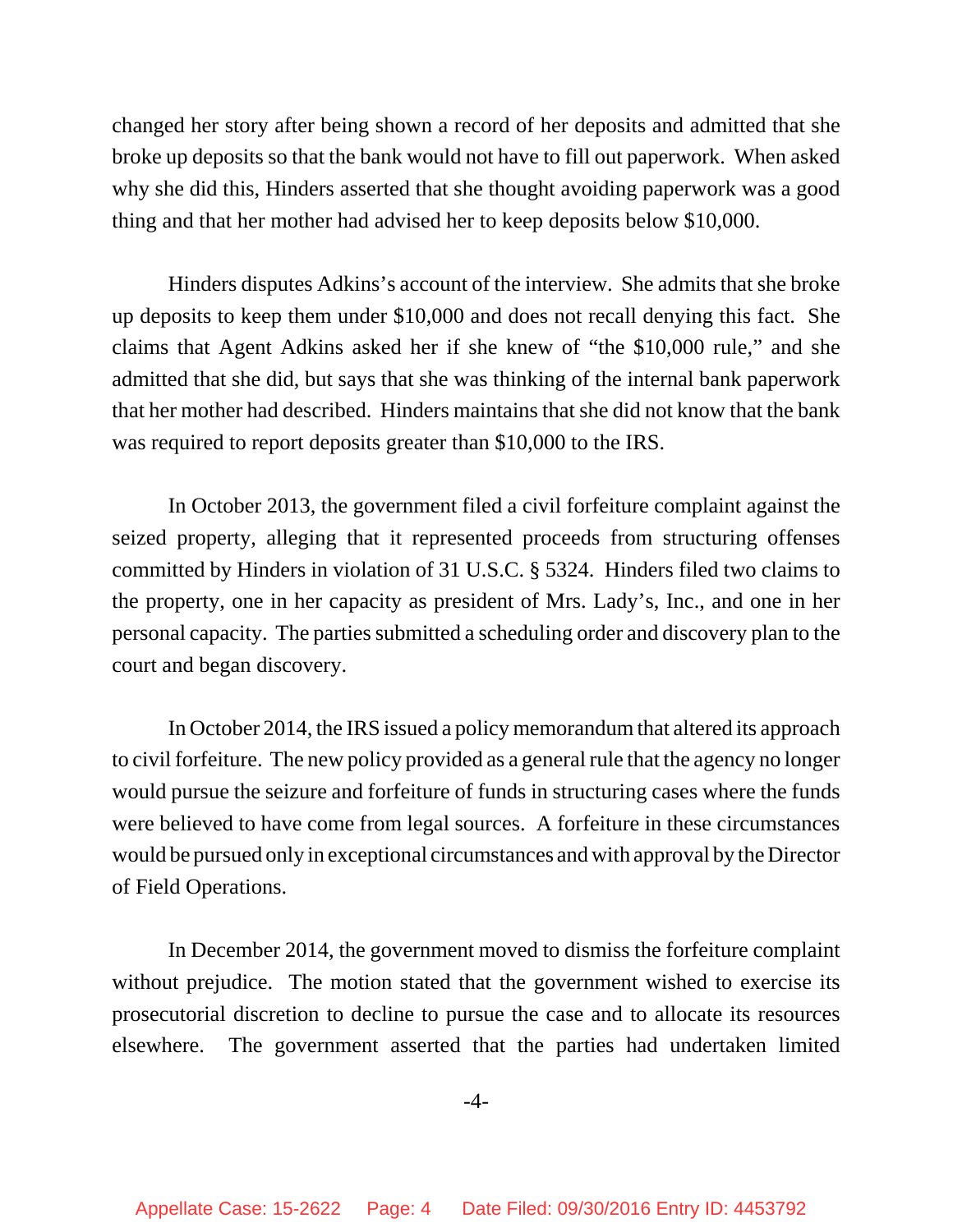discovery, that trial was not scheduled to begin for several months, and that Hinders would not be prejudiced by dismissal. Hinders opposed the government's motion. She urged the court to dismiss the case with prejudice, or to deny the motion altogether and allow the case to proceed to trial. She argued that the government would not be able to pursue the case in the future, that the government had no evidence that she violated the law, and that the requested dismissal would cause her prejudice.

The district court granted the motion to dismiss without prejudice. The court found that the government did not seek dismissal to gain a strategic advantage and had offered a plausible reason for seeking dismissal as an exercise of its prosecutorial discretion. The court further found that the dismissal would not result in a waste of judicial time and effort and that the dismissal would not prejudice Hinders. The court retained jurisdiction to determine whether Hinders was entitled to a fee award under CAFRA.

Hinders moved for attorney fees, costs, and interest pursuant to 28 U.S.C. § 2465(b)(1). She argued that she had "substantially prevailed" within the meaning of CAFRA's fee-shifting provision because she had challenged the forfeiture of her property and obtained an order dismissing the complaint. Hinders argued alternatively that if the dismissal without prejudice undermined her request for fees, then the court should reconsider its order and dismiss the complaint with prejudice.

The district court determined that Hinders had not substantially prevailed under CAFRA, because the dismissal without prejudice did not qualify as a material alteration of the legal relationship between the parties. The court therefore determined that Hinders was not entitled to an award of fees, costs, and interest under CAFRA. The court declined to reconsider its dismissal without prejudice because Hinders had waived the argument that she would suffer legal prejudice through a denial of fees under CAFRA. But the court did award Hinders a portion of the requested costs based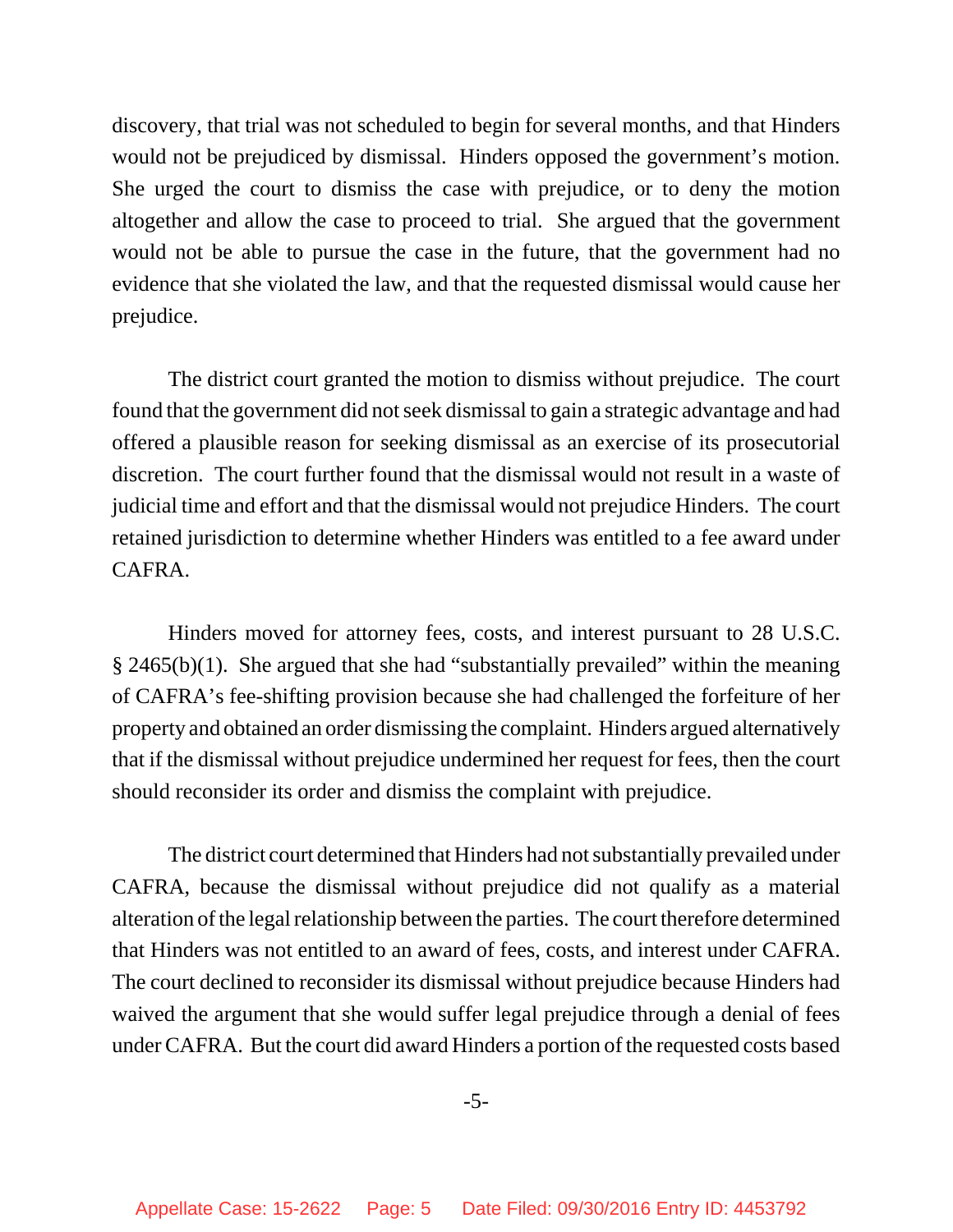on the court's inherent authority. Hinders appeals both the denial of her motion for fees and the court's dismissal of the case without prejudice.

### II.

#### A.

We first address Hinders's contention that she "substantially prevailed" in the district court, and that she is thus entitled to attorney fees, costs, and interest under CAFRA. CAFRA provides that the United States "shall be liable" for attorney fees, costs, and interest "in any civil proceeding to forfeit property . . . in which the claimant substantially prevails." 28 U.S.C. § 2465(b)(1). There has been no alteration of the legal relationship between Hinders and the government, because the court's order dismissing the case without prejudice does not preclude the government from refiling an action based on Hinders's alleged structuring offenses. Hinders argues, however, that she "substantially prevailed," because the district court granted the government's motion to dismiss the case without prejudice, and she recovered the currency that was in dispute.

While the Supreme Court has not addressed CAFRA's fee-shifting provision, the Court has construed similar provisions in other statutes. In *Buckhannon Board & Care Home, Inc. v. West Virginia Department of Health & Human Resources*, 532 U.S. 598, 601 (2001), the Court addressed fee-shifting provisions in the Fair Housing Amendments Act and the Americans with Disabilities Act, both of which granted district courts discretion to award attorney fees to a "prevailing party." Construing "prevailing party" as a legal term of art, the Court held that a "material alteration of the legal relationship of the parties" was necessary to permit an award of fees under both statutes. *Id.* at 603-04 (quoting *Tex. State Teachers Ass'n v. Garland Indep. Sch. Dist.*, 489 U.S. 782, 792-93 (1989)). A judgment on the merits or a court-ordered consent decree qualified. *Id.* at 604. But a voluntary change on the part of a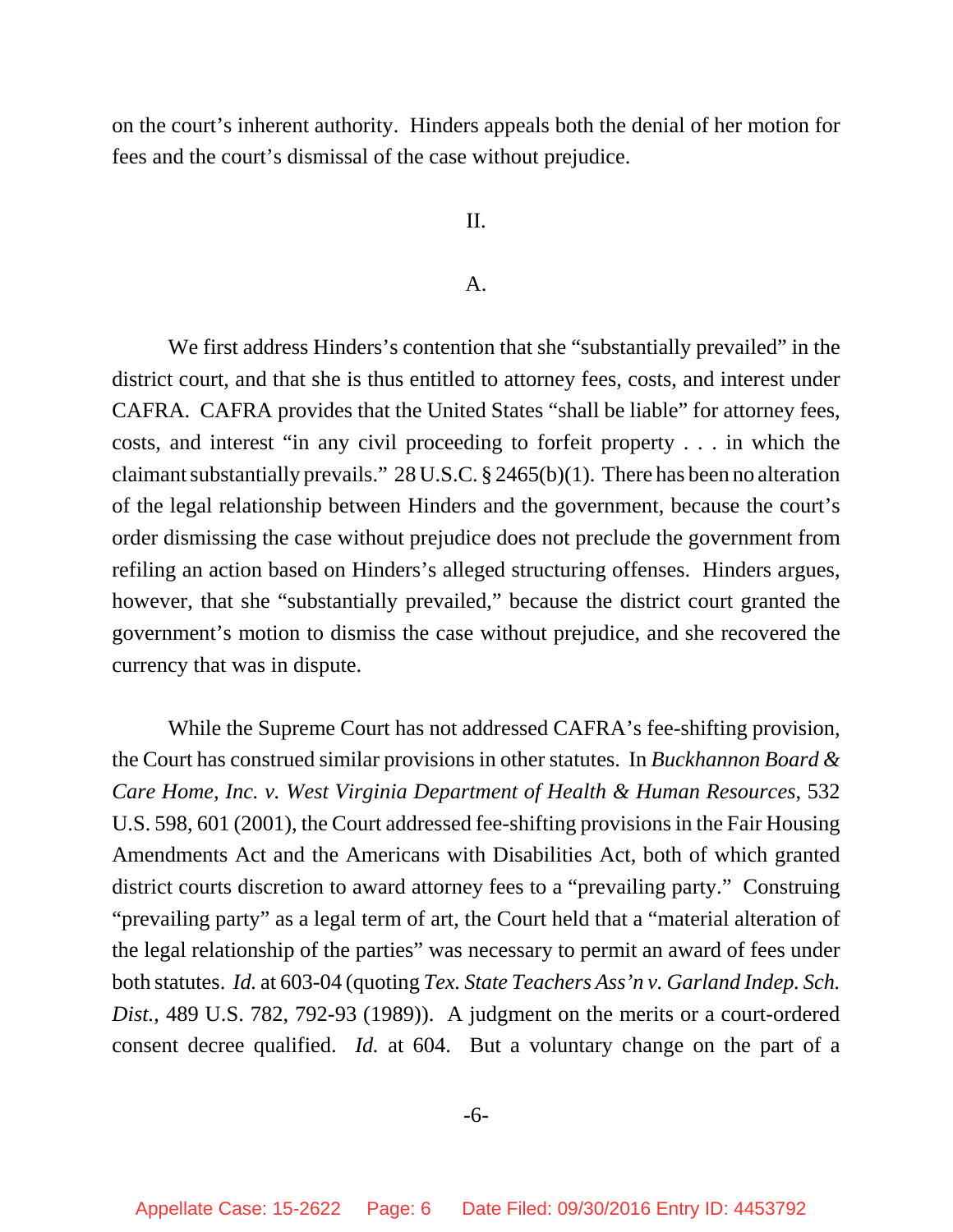defendant, even if it resulted in the outcome sought by the plaintiff, "lack[ed] the necessary judicial *imprimatur*" to authorize a fee award. *Id.* at 605. The Court thus rejected a "catalyst theory" under which a plaintiff could obtain fees if she achieved a "desired result because the lawsuit brought about a voluntary change in the defendant's conduct." *Id.* at 601, 605.

Hinders argues that the *Buckhannon* standard does not apply here, because CAFRA provides for an award to a plaintiff who "substantially prevails," while *Buckhannon* addressed statutes concerning a "prevailing party." She contends that the term "substantially prevails" requires courts to look to the substance of the result achieved by the claimant. On her view, CAFRA allows an award of fees where a claimant has "largely" prevailed, "even if that is not 'wholly' true as a formal procedural matter." Because the government moved to dismiss the case and returned the seized money to Hinders, she argues that she achieved her desired ends and "substantially prevailed" in the litigation.

In *Buckhannon*, the Court ruled that a "prevailing party"—or what could be termed "a party who prevails"—must secure a "material alteration of the legal relationship" between parties. 532 U.S. at 603-05. CAFRA uses the modifier "substantially," but it still speaks of a party who "prevails." The most natural reading of the CAFRA fee-shifting provision in light of *Buckhannon* retains the core meaning of the term: a party who prevails must obtain a "judicially sanctioned change in the legal relationship of the parties." 532 U.S. at 605. Insofar as "substantially" alters the standard, the Second Circuit rightly observed that many definitions in the legal context suggest that the term refers to "the *amount* or *degree* of recovery necessary to obtain fees—*not* the *method* or *manner* in which the recovery must be obtained." *Union of Needletrades, Indus., & Textile Emps. v. INS*, 336 F.3d 200, 208 (2d Cir. 2003).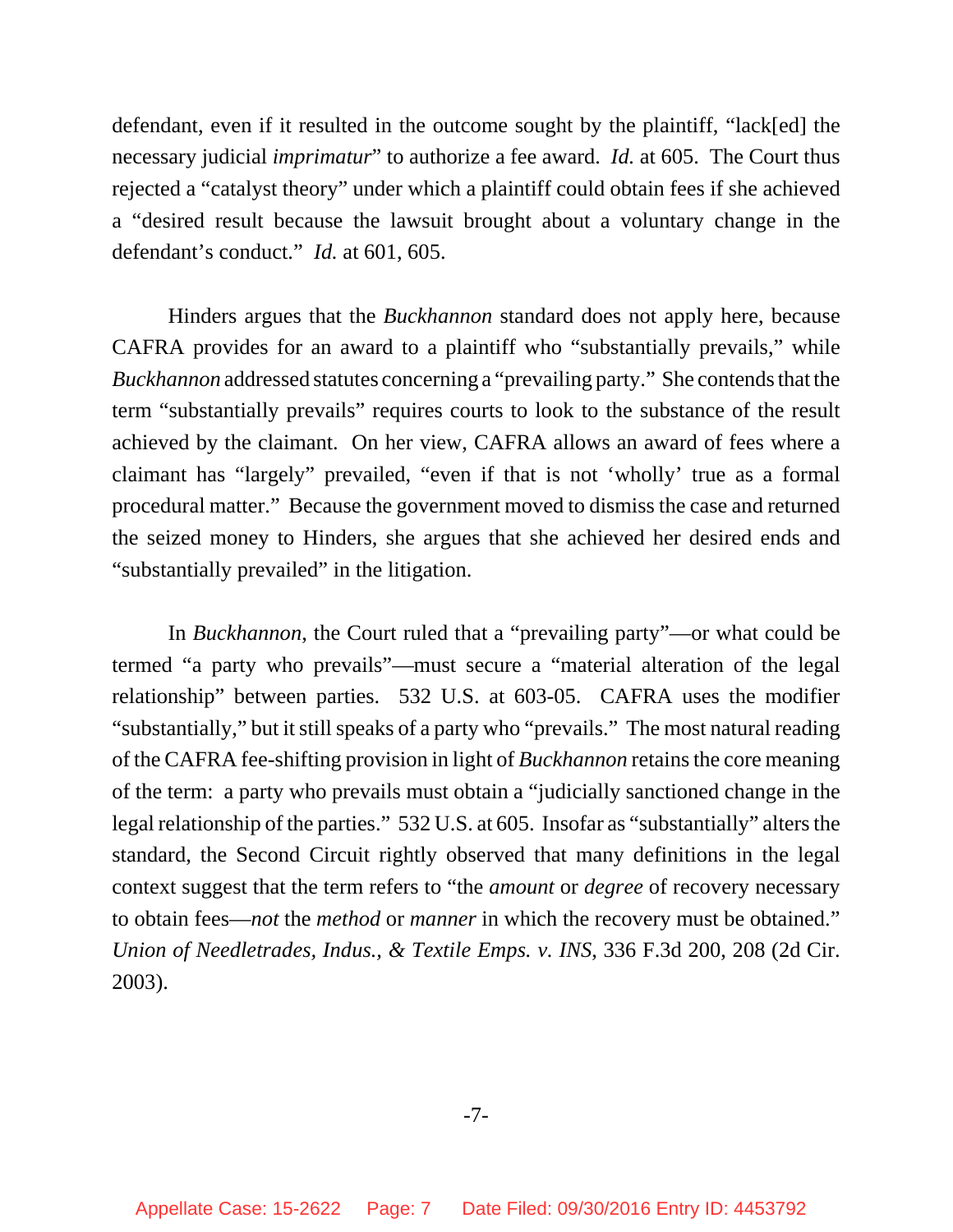Although not dispositive, there is a general practice of treating federal fee shifting statutes consistently, *see Buckhannon*, 532 U.S. at 603 & n.4 (citing *Marek v. Chesny*, 473 U.S. 1, 43-51 (1985) (Appendix to opinion of Brennan, J., dissenting)), and this court seemed to treat "substantially prevailing" as the functional equivalent of "prevailing" in *Sierra Club v. City of Little Rock*, 351 F.3d 840, 845 (8th Cir. 2003). Where Congress intends to apply a different meaning, it has been able to say so directly. *See* 5 U.S.C. § 552(a)(4)(E)(ii) (defining a party who has "substantially prevailed" as one who obtains a judicial order, an enforceable written agreement or consent decree, or "a voluntary or unilateral change in position by the agency, if the complainant's claim is not insubstantial"). Like other circuits that have examined the unadorned terms, we see "nothing to suggest that Congress sought to draw any fine distinction between 'prevailing party' and 'substantially prevail.'" *Oil, Chem. & Atomic Workers Int'l Union v. Dep't of Energy*, 288 F.3d 452, 455 (D.C. Cir. 2002), *superseded by statute*, OPEN Government Act of 2007, Pub. L. No. 110-175, 121 Stat. 2524; *see Loggerhead Turtle v. Cty. Council of Volusia Cty.*, 307 F.3d 1318, 1322 n.4 (11th Cir. 2002) (asserting that variations in terminology "are generally deemed inconsequential"); *see also Synagogue v. United States*, 482 F.3d 1058, 1062- 63 (9th Cir. 2007) (addressing CAFRA); *United States v. Khan*, 497 F.3d 204, 209 n.7  $(2d$  Cir. 2007) (same).<sup>3</sup>

<sup>3</sup> Other circuits have applied the *Buckhannon* standard to cases involving CAFRA's fee-shifting provision without expressly addressing the difference in terminology. *See United States v. Evans*, 561 F. App'x 877, 880-81 (11th Cir. 2014) (per curiam); *United States v. Craig*, 694 F.3d 509, 512 (3d Cir. 2012); *United States v. Huynh*, 334 F. App'x 636, 639 (5th Cir. 2009) (per curiam). Multiple district courts have determined that the *Buckhannon* standard governs CAFRA's fee-shifting provision. *See United States v. 2007 BMW 335i Convertible*, 648 F. Supp. 2d 944, 948-52 (N.D. Ohio 2009); *United States v. Certain Real Prop.*, 543 F. Supp. 2d 1291, 1293-94 (N.D. Ala. 2008); *United States v. \$13,275.21, More or Less, in United States Currency*, No. SA-06-CA-171-XR, 2007 WL 316455, at \*3-4 (W.D. Tex. Jan. 31, 2007). We have not located any decision that construes the term "substantially prevails" in the way that Hinders proposes.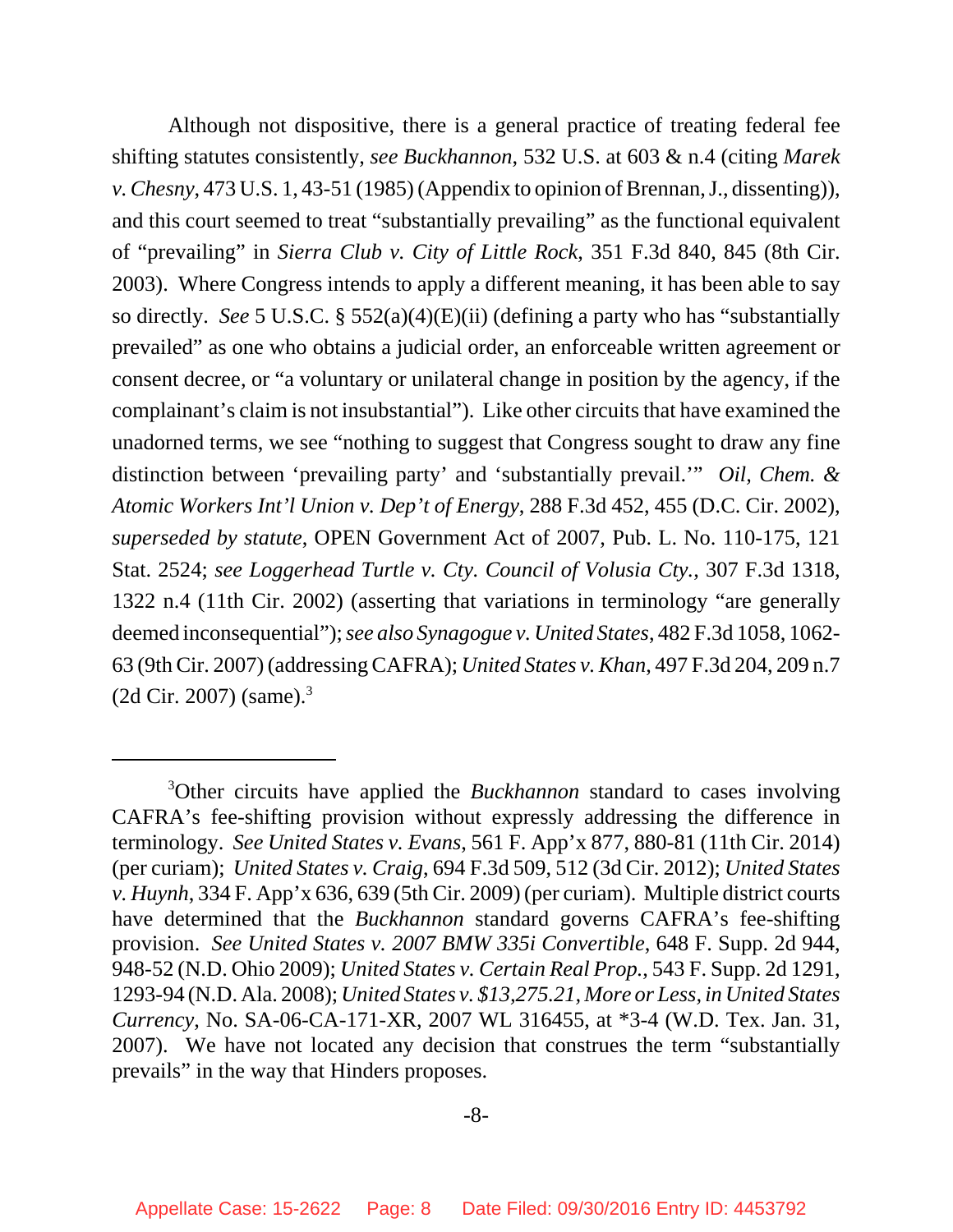Hinders argues that CAFRA's legislative history shows that Congress meant to provide for attorney fees in cases like this where the government voluntarily dismisses a case without prejudice. We find the materials unilluminating. Congress enacted CAFRA to make civil forfeiture proceedings fair to property owners and to allow innocent property owners the ability to recover their property and make themselves whole. *United States v. One Lincoln Navigator 1998*, 328 F.3d 1011, 1012 n.1 (8th Cir. 2003). But that general purpose is not inconsistent with the textual requirement that a claimant must secure a material alteration of the legal relationship to obtain attorney fees. The relevant committee report sheds no light: the fee-shifting provision of CAFRA was not one of the core reforms listed. H.R. Rep. No. 106-192, at 11-19 (1999). While one representative on the House floor did refer to the feeshifting provision as a key aspect of CAFRA's reforms, his remarks did not address the intended definition of the term "substantially prevails." *See* 146 Cong. Rec. H2047 (daily ed. Apr. 11, 2000) (statement of Rep. Hyde).

Hinders also suggests that *Buckhannon* and related cases address only whether fees may be awarded to a prevailing *plaintiff*, while claimants in civil forfeiture cases are akin to civil *defendants* because they seek only the return of their property rather than enforceable judgments. The relevant statutes do not support the suggested distinction. Although *Buckhannon* involved a plaintiff seeking fees, the civil rights statutes considered in that case authorized awards to both prevailing plaintiffs and prevailing defendants in certain circumstances, and the term "prevailing party" applied to both. *See Taylor v. Harbour Pointe Homeowners Ass'n*, 690 F.3d 44, 50 (2d Cir. 2012) (stating that the Fair Housing Act allows a fee award to a prevailing defendant where an action is "frivolous, unreasonable, or groundless, or [where] the plaintiff continued to litigate after it clearly became so"); *Cordoba v. Dillard's, Inc.*, 419 F.3d 1169, 1176 (11th Cir. 2005) (applying the same standard to the Americans with Disabilities Act); *see also Christiansburg Garment Co. v. EEOC*, 434 U.S. 412, 422 (1978). In other contexts, courts have held that prevailing defendants may obtain attorney fees on the same terms as prevailing plaintiffs. *See Fogerty v. Fantasy, Inc.*,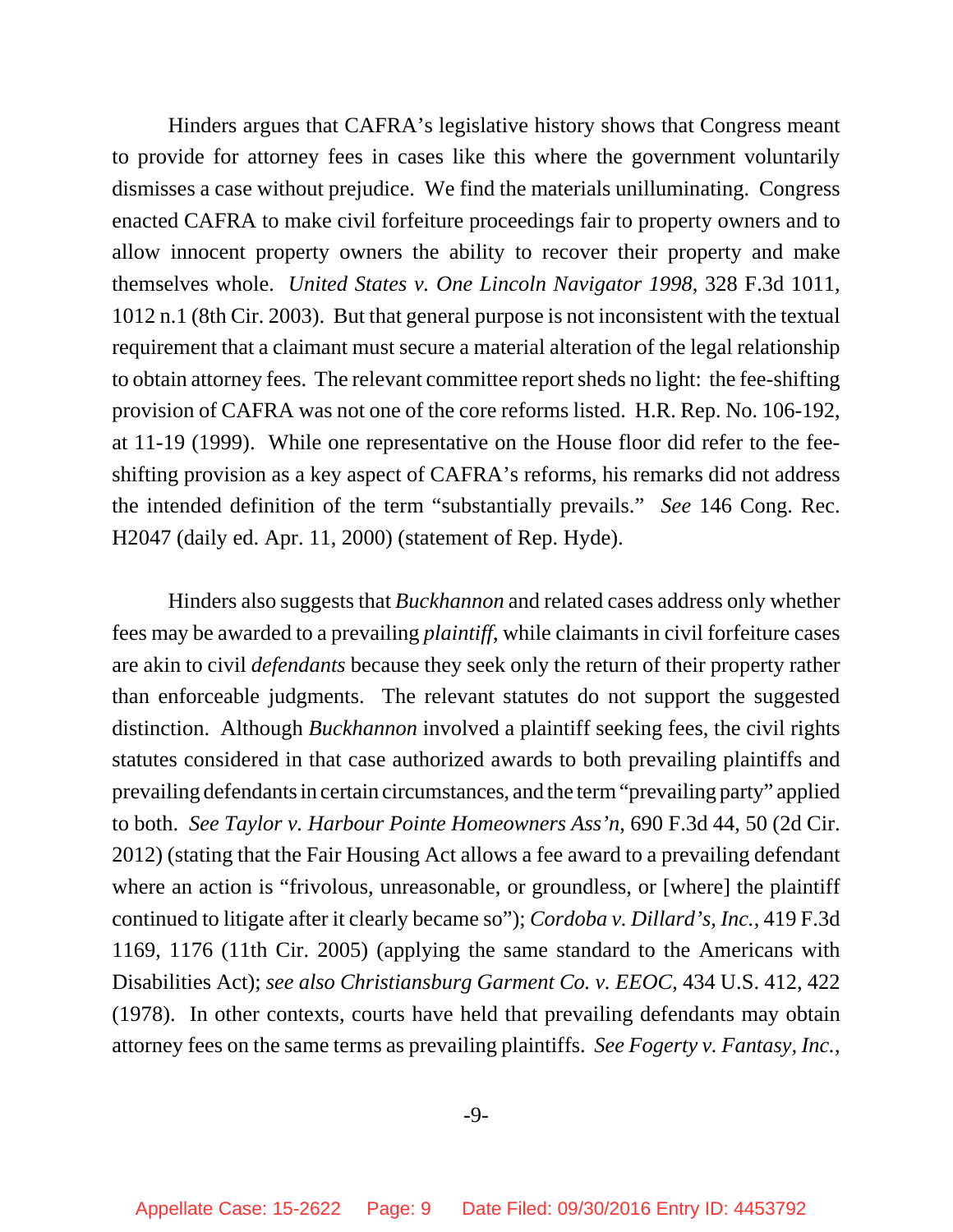510 U.S. 517, 534 (1994); *Mr. L. v. Sloan*, 449 F.3d 405, 407 (2d Cir. 2006) (Sotomayor, J.). A defendant need not prevail *on the merits* to be a prevailing party, *CRST Van Expedited, Inc. v. EEOC*, 136 S. Ct. 1642, 1651 (2016), but we see no basis in the text of CAFRA or other authority to say that a CAFRA claimant, even if analogous to a civil defendant, may recover fees without any judicially sanctioned change in the relationship between parties.

Hinders complains that the district court's interpretation of CAFRA would lead to absurd results and compound the burden that civil forfeiture imposes on innocent claimants. She posits that claimants who are able to show early in litigation that the government's case is weak would be less likely to obtain fees than claimants who litigate further and secure a dismissal with prejudice. The district courts, however, retain discretion to guard against abuse and to dismiss *with* prejudice in appropriate cases. If a court is convinced that dismissal *without* prejudice at the government's request would cause legal prejudice to a claimant by unfairly depriving her of the ability to seek attorney fees under CAFRA, then the court may deny the government's motion. *See United States v. \$107,702.66 in U.S. Currency*, No. 7:14-CV-00295-F, 2016 WL 413093, at \*3-4 (E.D.N.C. Feb. 2, 2016); *see also United States v. Ito*, 472 F. App'x 841, 842 (9th Cir. 2012) (per curiam). Hinders's proposed interpretation of CAFRA, on the other hand, is no panacea. If the government is unable to dismiss a legally meritorious case without prejudice based on the exercise of prosecutorial discretion, then the exposure to liability for attorney fees may deter the government from forbearing litigation that would result in forfeiture of a claimant's property. After all, the new IRS policy issued shortly before the dismissal here contemplated that the government would refrain from pursuing forfeitures even where claimants violated federal law by structuring deposits derived from lawful sources.

For these reasons, we conclude that Hinders has not "substantially prevailed" in this action. The district court's dismissal without prejudice did not materially alter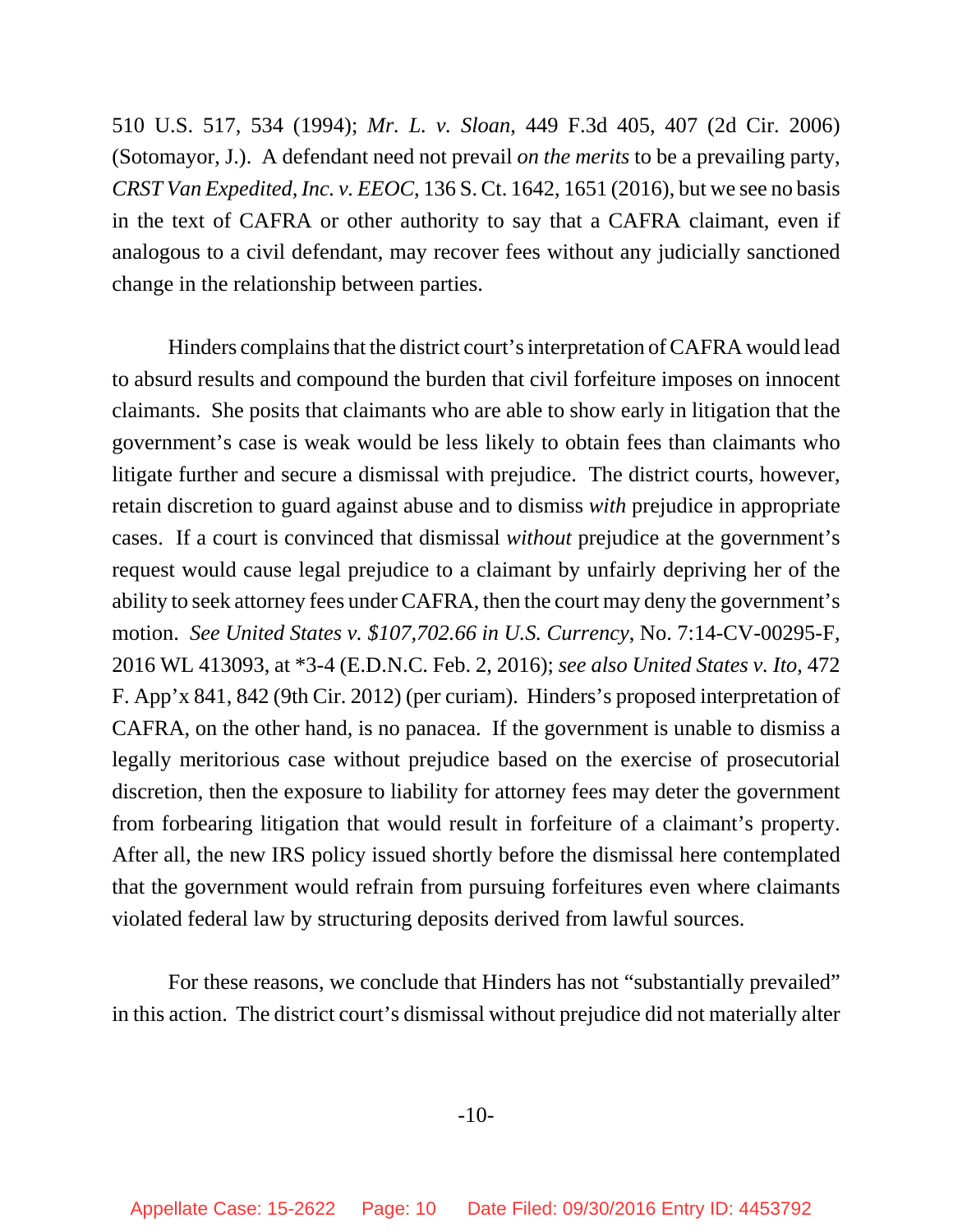the legal relationship of the parties, and Hinders is thus not eligible for an award of attorney fees, costs, or interest under CAFRA.

#### B.

Hinders next argues that the district court abused its discretion in dismissing the case without prejudice rather than with prejudice. Federal Rule of Civil Procedure  $41(a)(2)$  states that a court may dismiss a case "at the plaintiff's request . . . on terms that the court considers proper." Unless otherwise specified, a dismissal under Rule  $41(a)(2)$  is without prejudice. When determining whether to allow a voluntary dismissal without prejudice, a district court should consider "whether the party has presented a proper explanation for its desire to dismiss; whether a dismissal would result in a waste of judicial time and effort; and whether a dismissal will prejudice the defendants." *Donner v. Alcoa, Inc.*, 709 F.3d 694, 697 (8th Cir. 2013) (quoting *Thatcher v. Hanover Ins. Grp., Inc.*, 659 F.3d 1212, 1213-14 (8th Cir. 2011)). We review a district court's decision for abuse of discretion. *Mullen v. Heinkel Filtering Sys., Inc.*, 770 F.3d 724, 727 (8th Cir. 2014).

The district court considered each of the relevant factors in deciding to grant the government's motion. The court found that the government had offered a valid reason for seeking dismissal—the exercise of its prosecutorial discretion and a desire to allocate resources elsewhere. The district court further found that there was no indication that the government sought dismissal "in order to gain some kind of strategic advantage" or as an exercise of "procedural gamesmanship." The court observed that there had been no hearings, that only two depositions had been taken, and that trial remained months away, so the dismissal would not result in a waste of resources. The court also found that Hinders had not shown that she would be prejudiced by a dismissal without prejudice.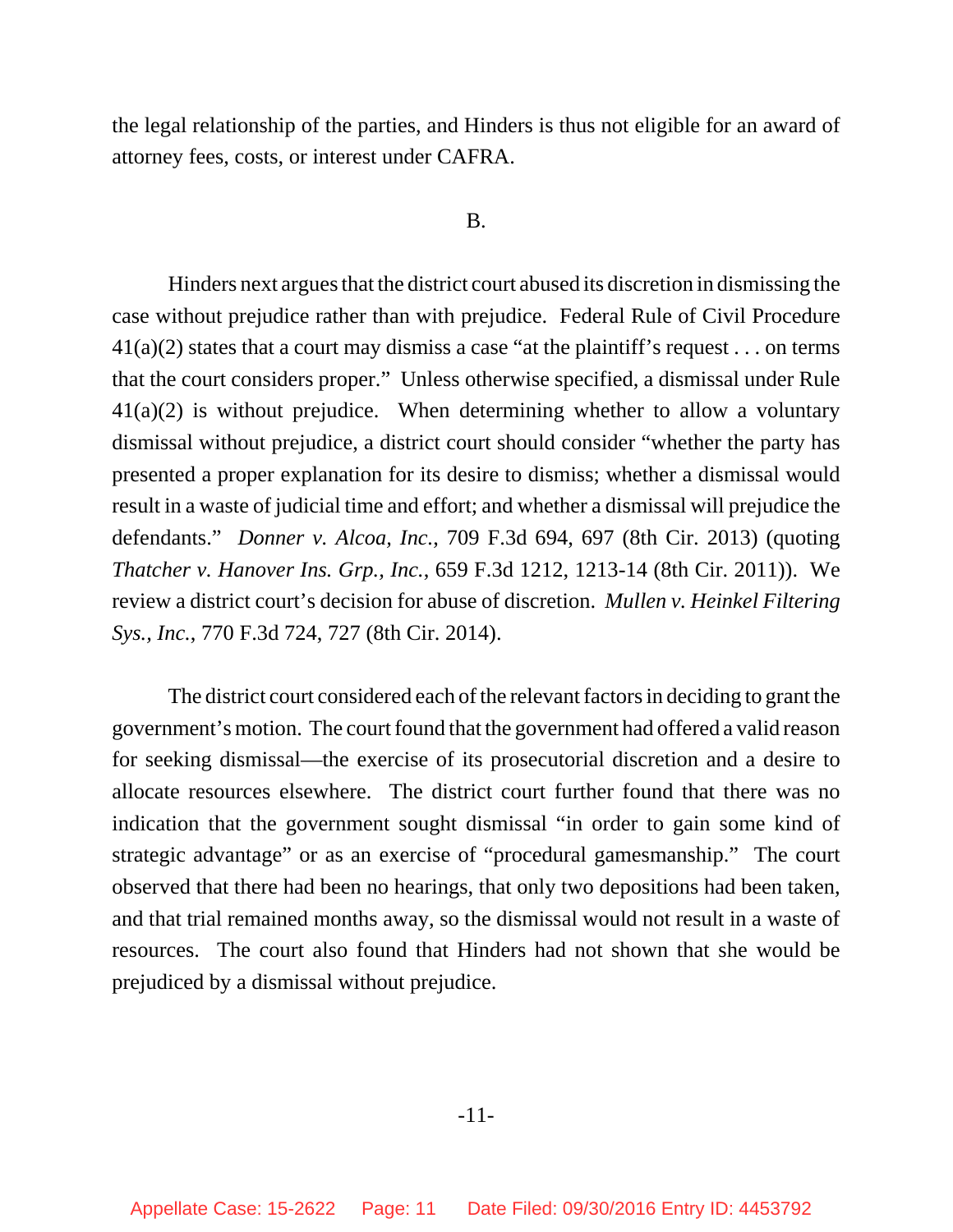We see no abuse of discretion in this determination. While the government declined to pursue the case further as a matter of prosecutorial discretion, the IRS and the Department of Justice are free to change their discretionary policies and to pursue another civil forfeiture action in the future. The statutory requirement of 18 U.S.C. § 984(b) that the government must trace property directly to an underlying offense after one year would present an evidentiary challenge, but it does not establish a legal barrier to a renewed action.

Hinders also advances the contention to which we alluded earlier: that the government's only reason for seeking dismissal without prejudice was to avoid an inevitable fee award under CAFRA, and that the district court's ruling caused her legal prejudice. The district court, however, determined on the motion to reconsider that Hinders waived this argument by failing to raise it in response to the motion to dismiss. There was no error in that conclusion. In arguing prejudice in response to the motion to dismiss, Hinders identified only the fading memories of witnesses, her current representation by *pro bono* counsel, the prospect of forum shopping, and the fear of future investigation. Her only mention of attorney fees appeared in the background section of her motion without accompanying legal argument. The district court thus did not abuse its discretion by relying on a waiver by Hinders to deny the motion to reconsider.

\* \* \*

For the foregoing reasons, the judgment of the district court is affirmed.

ERICKSON, District Judge, concurring.

I concur specially not because I have any great reluctance to join the majority opinion. There is nothing in the Court's opinion that is inconsistent with the facts of the case, the positive law or this court's precedent. Instead I concur to comment on

-12-